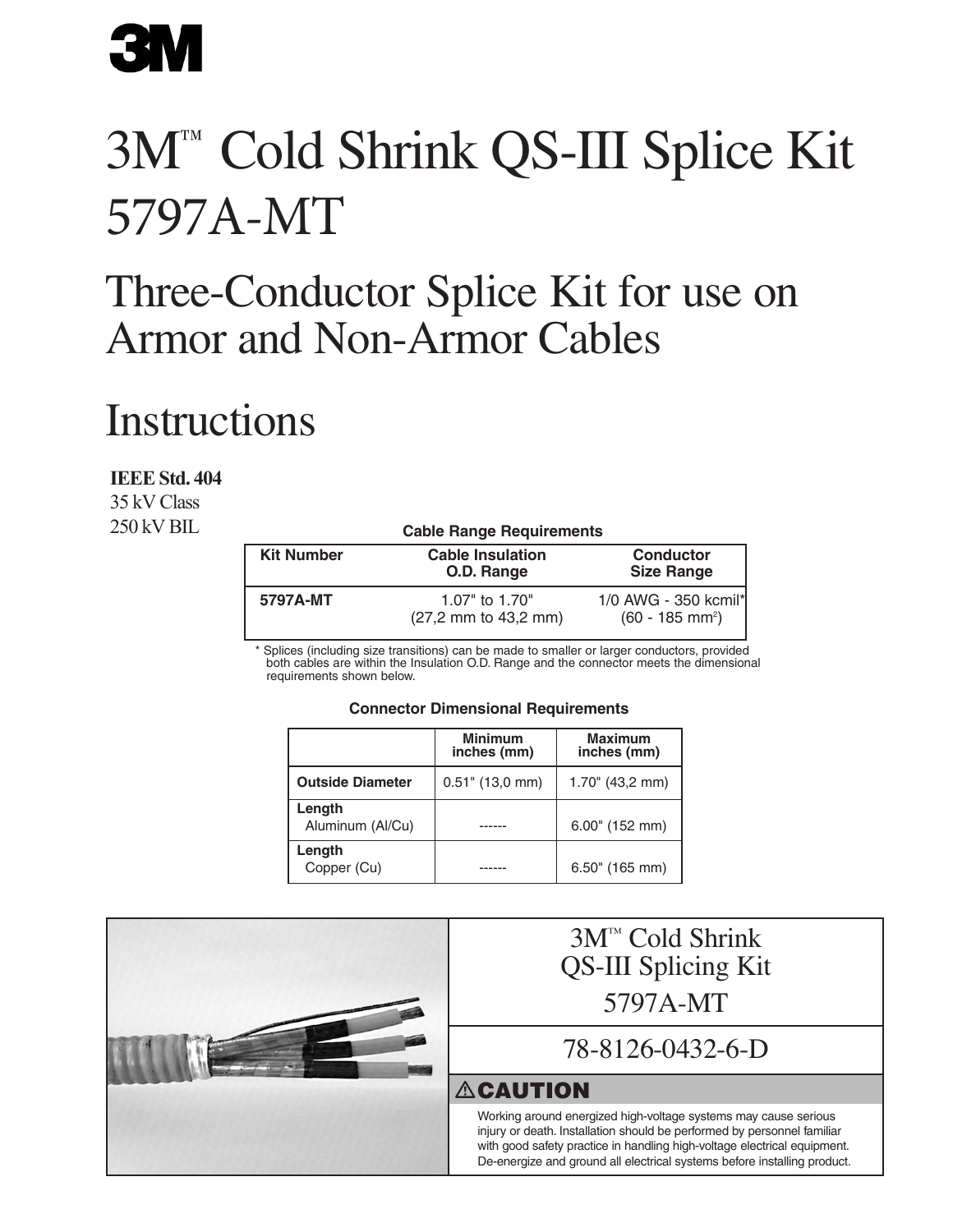## **Contents**

| 2.0 |  |
|-----|--|
| 3.0 |  |
|     |  |
| 5.0 |  |
|     |  |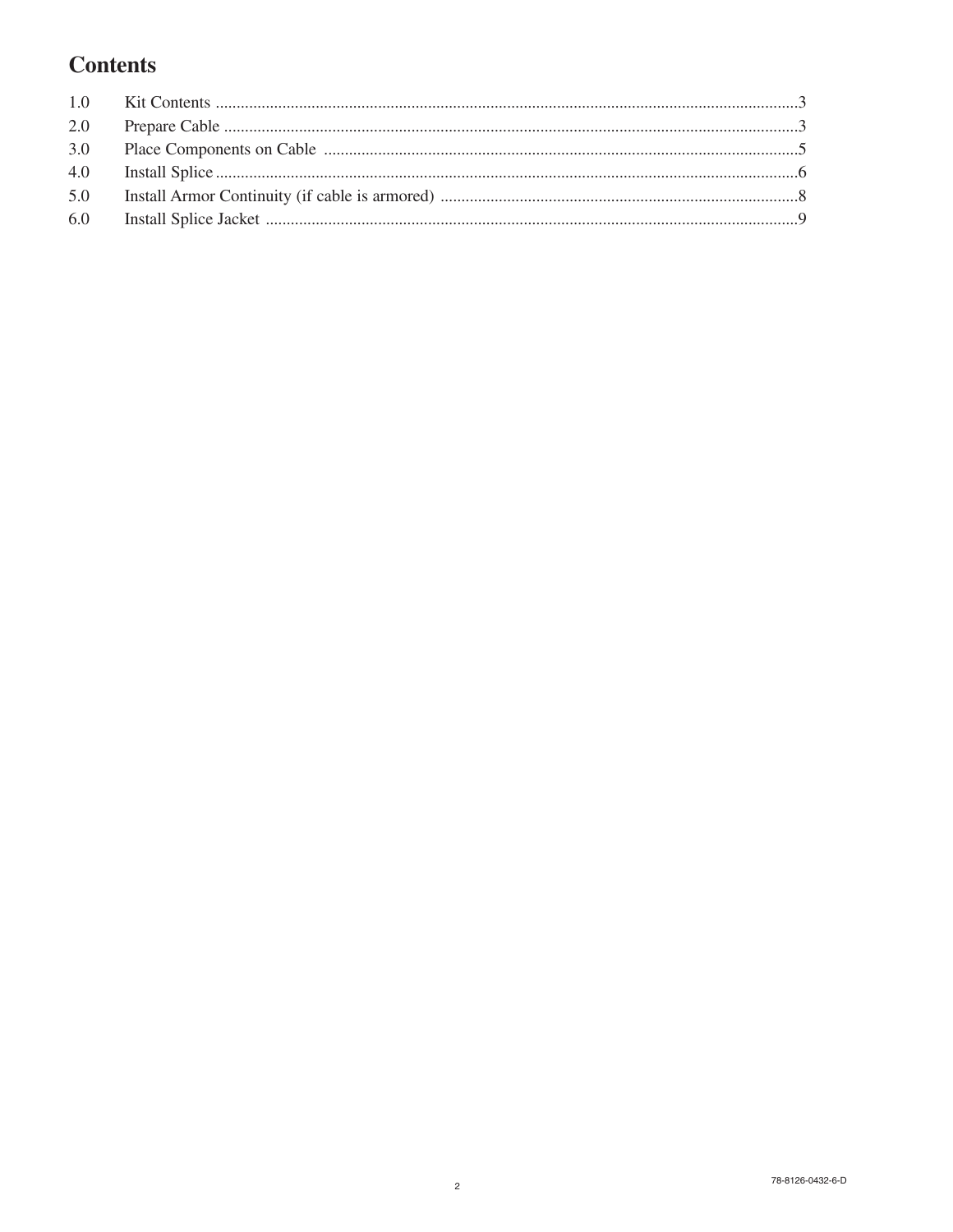### **1.0 Kit Contents:**

1.1 Kit Contents are as follows:

3 ..............3M™ Cold Shrink QS-III Silicone Splice 5467A Bodies 6 ..............Tubes, 3M™ Red Compound P55/R 3 ..............Metallic Shield Sleeves 6 ..............Constant Force Spring Shield Connectors (1.31" I.D.) 2 ..............Constant Force Spring Shield Connectors (1.54" I.D.) 1 ..............Armor to Armor Continuity Braid 2 ..............Cold Shrink Jacket Tubes 1 ..............3M™ Cable Preparation Kit CC-2 1 ..............Roll, Scotch® Super 33+ Vinyl Electrical Tape (3/4" x 76') 5 ..............Rolls, Scotch® Vinyl Electrical Tape Super 88 (1 1/2" x 44') 4 ..............Rolls, Scotch-Seal™ 2229 Mastic Tape (3 3/4" x 10') 1 ..............Roll, Scotch® 24 Electrical Shielding Tape (1" x 15') 1 ..............Roll, 3M™ Scotch® Rubber Mastic Tape 2228 (2" x 10') 6 ..............Rolls, 3M™ Sheath Wrap (4" x 15') 6 ..............Cold Shrink Adapter Tubes (3 white core and 3 red core) 1 ..............Instruction Sheet 6 ..............Copper Foil Tape (1/2" x 10") 12 ............Gloves

### **2.0 Prepare Cable**

2.1 Prepare the cable according to your company's standard procedures. Allow cable ends to overlap as much as 10" (254 mm).

> Remove 33" (838 mm) of cable jacket, plus half of the overlap from **Cable X**.

> Remove 25" (635 mm) of cable jacket, plus half of the overlap from **Cable Y**.

Keep a 22" (559 mm) piece of cable jacket removed from **Cable X** and a 14" (356 mm) piece of jacket from **Cable Y** for use later in these instructions.



2.2 If cable is armored, remove cable armor leaving 1 1/2" (37 mm) armor exposed beyond jacket end.

> Remove cable binder , if present, at the end of the jacket or armor and discard.

Fold cable fillers and ground wire(s) back over cable jacket end. Do not cut off.

Temporarily hold the fillers and ground wire(s) back by banding them to the cable jacket using Scotch® Super 33+ Vinyl Tape.

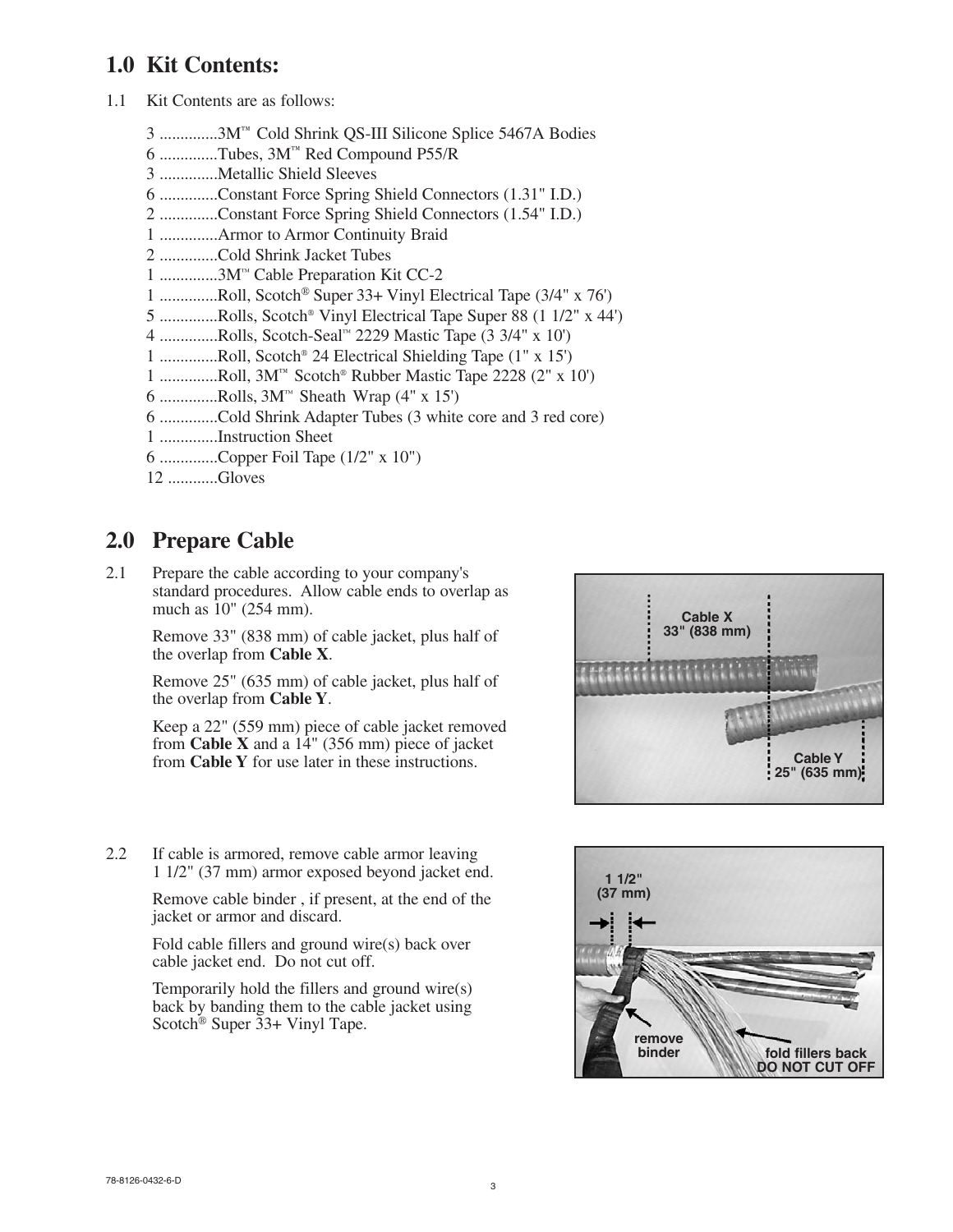2.3 Cut the phase cores to the appropriate length.

Cores of **Cable X** should be 33" (838 mm) when measured from the cable jacket end or 31 1/2" (800 mm) when measured from end of the armor.

Cores of **Cable Y** should be 25" (635 mm) when measured from the cable jacket end or 23 1/2" (597 mm) when measured from end of the armor.

2.4 Bind the metallic shields of both **Cable X** and **Cable Y** cores with a copper tape strip at a point 11 1/2" (292 mm) from the end of each conductor.

> Remove the metallic shields to the copper tape binding.

If the phase cores are individually jacketed, remove the individual jackets a distance of 15" (381 mm) from the end of each conductor.

- 2.5 Remove cable semi-conductive insulation screen from cores of both **Cable X** and **Cable Y** for a distance of 8 1/2" (216 mm) from the end of each conductor.
- *Note: Cables must be within Insulation O.D. range of the splice kit.*









2.6 Remove cable insulation from conductors ends of both **Cable X** and **Cable Y**.

> Remove cable insulation for 1/2 connector length plus an allowance **\*** for increases in connector length due to crimping. Insulation removal length shall not exceed 3 1/4" (83 mm) from conductor end.

Do not install connectors now.

*\*Note: This assumes that the installer has determined the increased length of an aluminum connector crimped with a specific tool and die.* 

| <b>Aluminum</b><br><b>Connector Size</b> | <b>Typical Growth</b><br>allowance per end |
|------------------------------------------|--------------------------------------------|
| $1/0$ AWG                                | $1/8$ " (3 mm)                             |
| <b>2/0 AWG</b>                           | $1/8$ " (3 mm)                             |
| 3/0 AWG                                  | $1/8$ " (3 mm)                             |
| 4/0 AWG                                  | $1/4$ " (6 mm)                             |
| 250 kcmil                                | $1/4$ " (6 mm)                             |
| 350 kcmil                                | $1/4$ " (6 mm)                             |

- *Notes: 1. Copper connectors do not require a length change allowance.*
	- *2. Maximum aluminum connector crimped length allowed is 6.50" (165 mm).*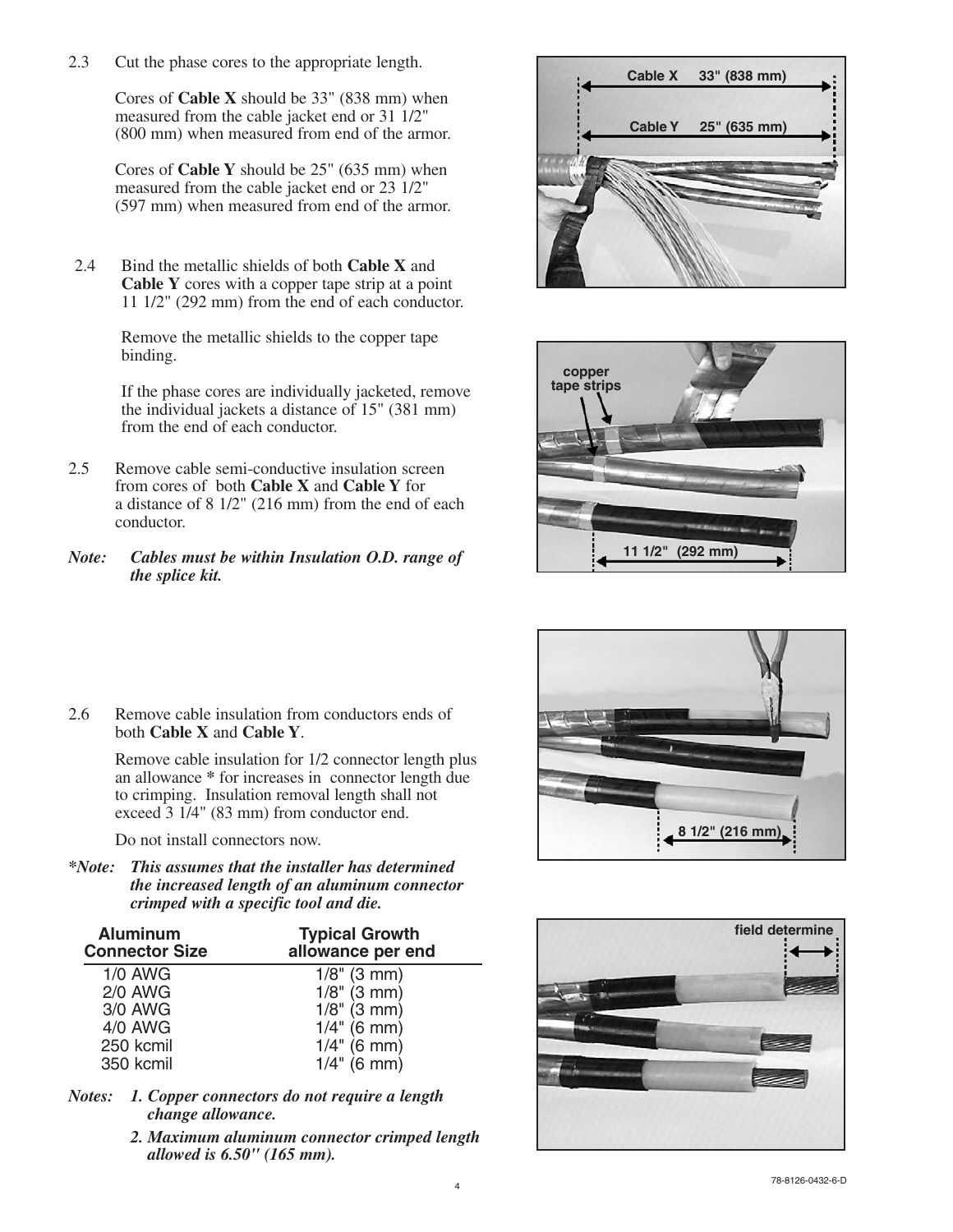## **3.0 Place Components on Cable**

3.1 Slide one large cold shrink jacket tube onto **Cable X** and one onto **Cable Y** with the loose core ribbon ends going on the cable last, extending toward the cable ends.

3.2 Slide a 3M™ cold shrink splice body onto each core of **Cable X** with the loose core ribbon end going on the cable first, away from cable end.

3.3 Expand metallic shield sleeves and slide one onto each core of **Cable Y**. Compress the ends of each shield sleeve together next to the cable armor or jacket, away from the prepared conductor ends.

- <sup>5</sup> 78-8126-0432-6-<sup>D</sup>
- 3.4 **For 1/0 through 3/0 AWG connectors, or connectors with an O.D. between 0.51–0.76" (13,0–19,3 mm):** Slide the cold shrink adapter tube with the **WHITE CORE** onto the insulation with the loose core ribbon end going on first, away from the cable end.

**For 4/0 AWG through 350 kcmil connectors or connectors with an O.D. between 0.68–1.07" (17,3–27,2 mm):** Slide the cold shrink adapter tube with the **RED CORE** onto the insulation with the loose core ribbon end going on first, away from the cable end.



**loose core ribbon end**





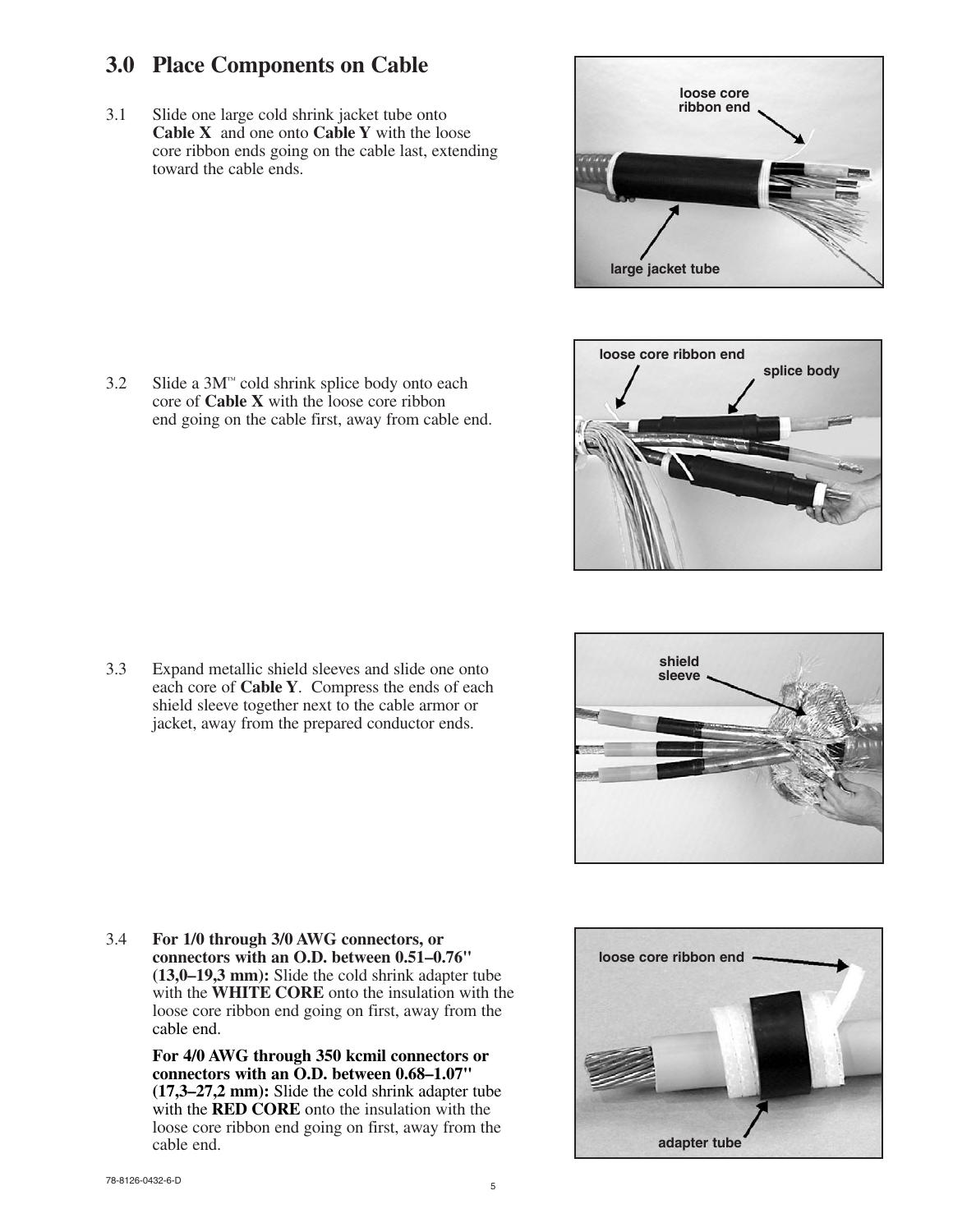## **4.0 Install Splice**

4.1 Install connectors. See Table on front cover of this instruction for proper connector dimensions. Crimp connectors per recommendations from connector manufacturer. For standard 3M™ Connectors, refer to the table at the end of this instruction for crimping information.

4.2 Apply a tape marker to core semi-con insulation screens of **Cable Y** (cable side which does not contain splice body) **at a distance of 10**" **(254 mm) measured from the CENTER of connectors.**

4.3 Position cold shrink copper connector adapter **over CENTER of connector.** Shrink the adapter near center of connector by pulling and unwinding the loose core ribbon end in a counter-clockwise direction.

4.4 Remove any excess oxidation inhibitor from connector ends if aluminum connectors are used.

Clean cable using standard practice:

- a. Do not use solvent or abrasive on cable semi-conductive insulation shield.
- b. If abrasive is used on cable insulation, do not reduce diameter below the 1.07" (27,2 mm) minimum specified for the splice.







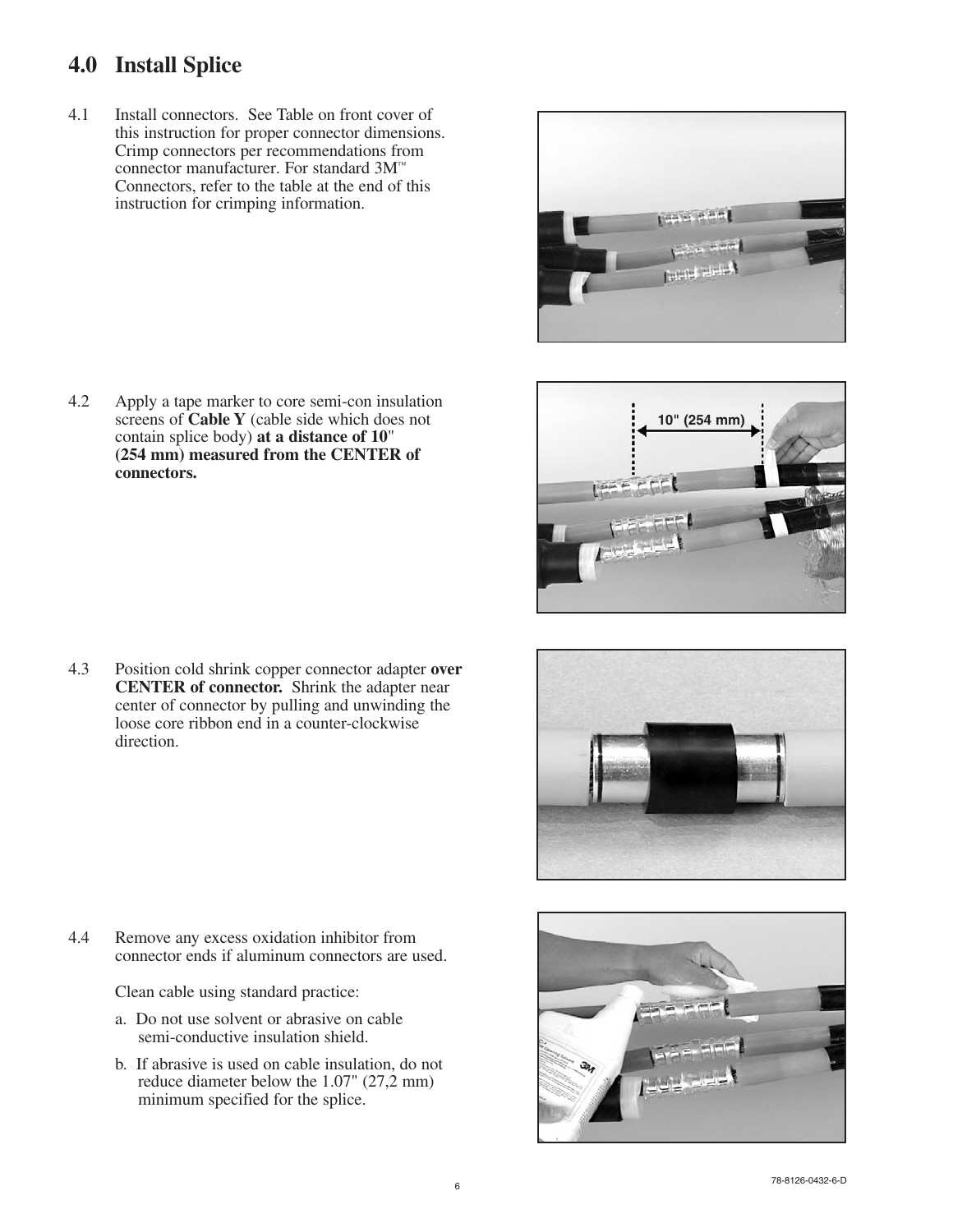4.5 Apply red compund on cable insulation, making certain to fill in edges of cable semi-cons.

#### *Note: DO NOT use silicone grease.*

4.6 Position each splice body over the connector and align the leading end of the rubber part with the center of the marker tape.

> Slowly begin to remove the inner support core by pulling, while unwinding, the loose ribbon end in a counterclockwise direction. Allow only 1/4" (6 mm) of the splice to shrink onto the marker tape.

Carefully slide the splice body off the marker tape until its leading edge is aligned with the marker tape edge. Continue removing the core to complete splice body installation.

- *Note: The splice body ends must overlap onto the semi-conducting layer of each cable by at least 1/2" (12,7 mm).*
- *Note: DO NOT push the splice body towards the tape marker, as this may cause the end to roll under. If the end does roll under, DO NOT use sharp edged tools to pull it out as this could cut and damage the splice.*
- 4.7 Apply copper shield sleeves:
	- a) Center one shield sleeve over each splice body.
	- b) Starting at center, form sleeves to splice bodies using vinyl tape bands.
- 4.8 Connect sleeve ends to the cable metallic shield with constant force springs.

Install each spring by unwrapping and rewrapping the spring around itself over the shield sleeve end and cable metallic shield.

Trim off excess shield sleeve braid material.

Cover springs and trimmed shield sleeve ends with one half-lapped layer of vinyl tape.







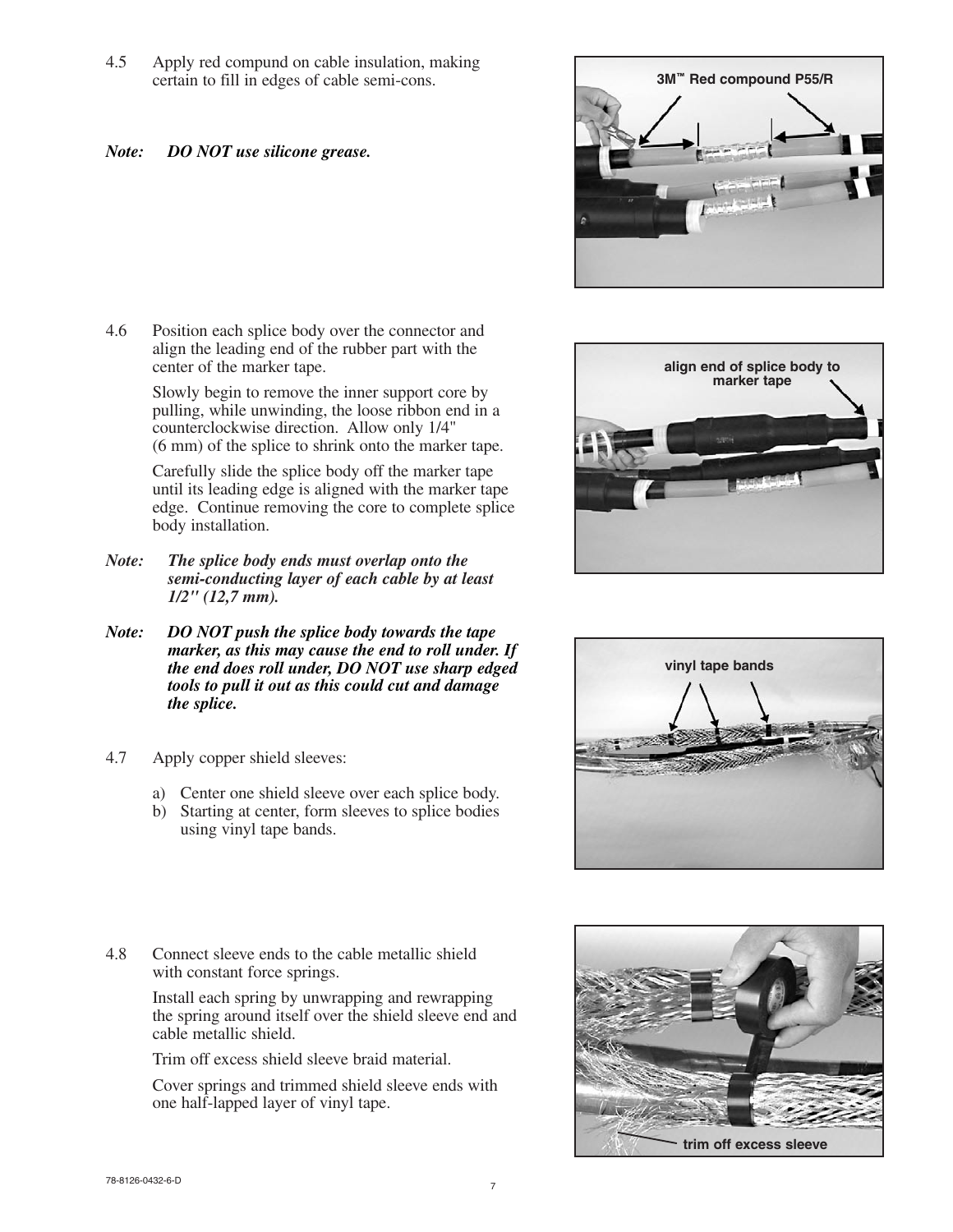4.9 Connect the ground wire(s) from **Cable X** to the ground wire(s) from **Cable Y**. Make the connection away from the splice bodies.

4.10 Unfold the cable fillers and reestablish their lay between the cable phase cores. Hold the fillers in place with a band of Scotch® Super 33+ Vinyl Tape.

## **5.0 Install Armor Continuity (If Cable is Armored)**

5.1 Apply multiple wraps of Scotch® Electrical Shielding Tape 24 around the exposed armor on both **Cable X** and **Cable Y** to fill a valley in the corrugated armor. Half hitch to tie off.

5.2 Wrap an end of the ground continuity braid around exposed armor and applied Scotch® Electrical Shielding Tape 24 on one cable end.

> Wrap one wrap only and fold the braid at 90 $\degree$  with the long braid end extending toward splice opening.

Install a large constant force spring around the braid wrapped on the armor. Spiral wrap the braid around the splice opening to the other cable armor.

Fold the braid 90° and wrap braid end around armor. Wrap braid end for one wrap only. Cut off and discard excess braid.

Connect braid by installing other constant force spring. Overwrap each spring with Scotch<sup>®</sup> Super 33+ Tape.





**Scotch® Super 33+ Vinyl Tape**

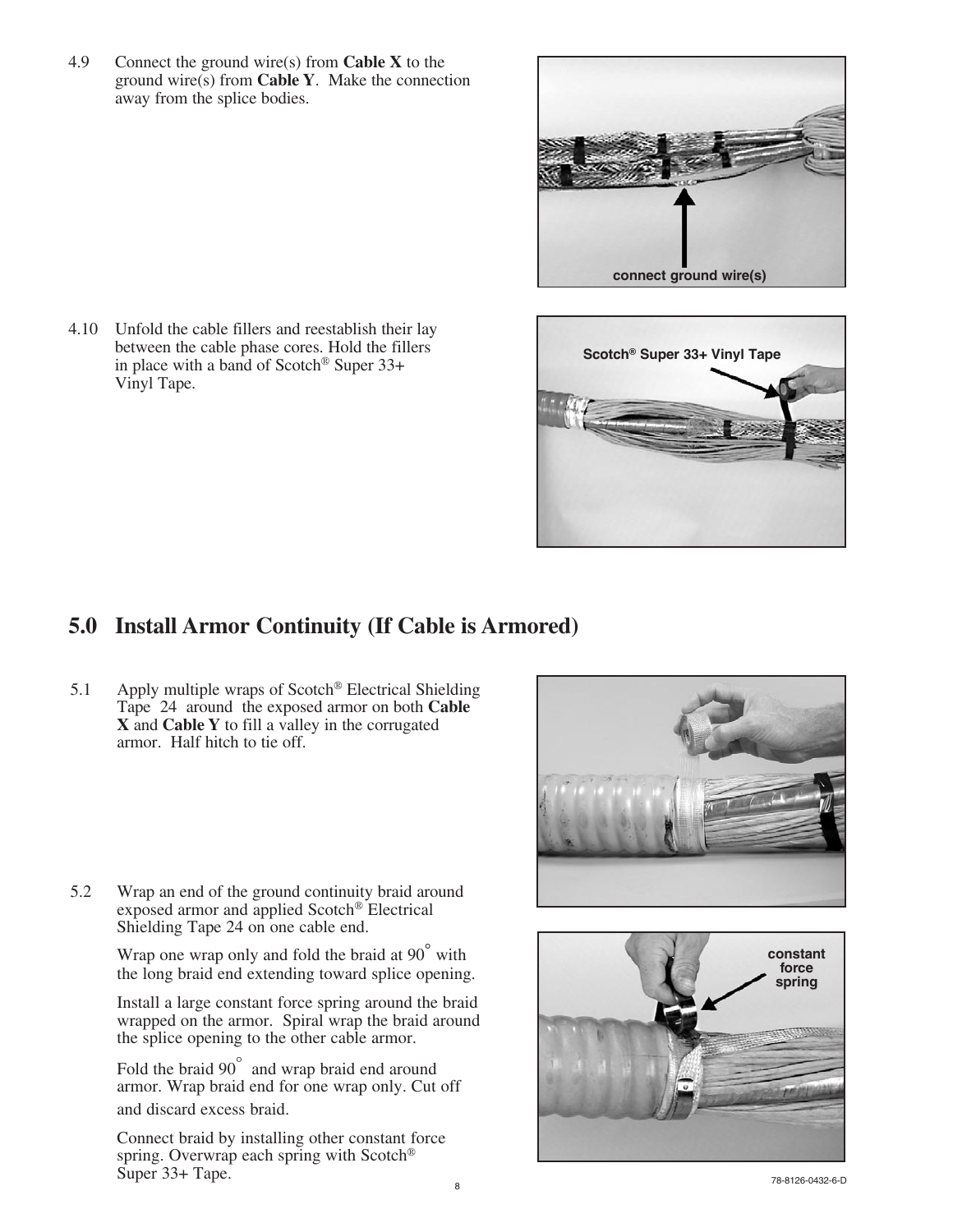### **6.0 Install Splice Jacket**

6.1 Over wrap the exposed conductors on each side of splice bodies with jacket pieces saved from step 2.1.

> Bind the cable jacket pieces in place with one half-lapped layer of Scotch® Vinyl Electrical Tape Super 88, 1 1/2" wide tape.

6.2 At both ends of splice, apply four wraps of Scotch® Rubber Mastic Tape 2228 mastic, around the cable jacket 1/2" from jacket ends.

> Stretch the rubber mastic to three-fourth original width when applying.

6.3 Install a Cold Shrink jacket tube on each cable with the leading end just covering the Scotch® Rubber Mastic Tape 2228 and the tube extending toward the splice bodies.

> **Pull while unwinding the loose core ribbon end in a counterclockwise direction** to install jacket tubes.

6.4 Apply one half lapped layer of Scotch® Vinyl Electrical Tape Super 88 over the unjacketed area in splice center. Do not overlap the Cold Shrink jacket tubes.









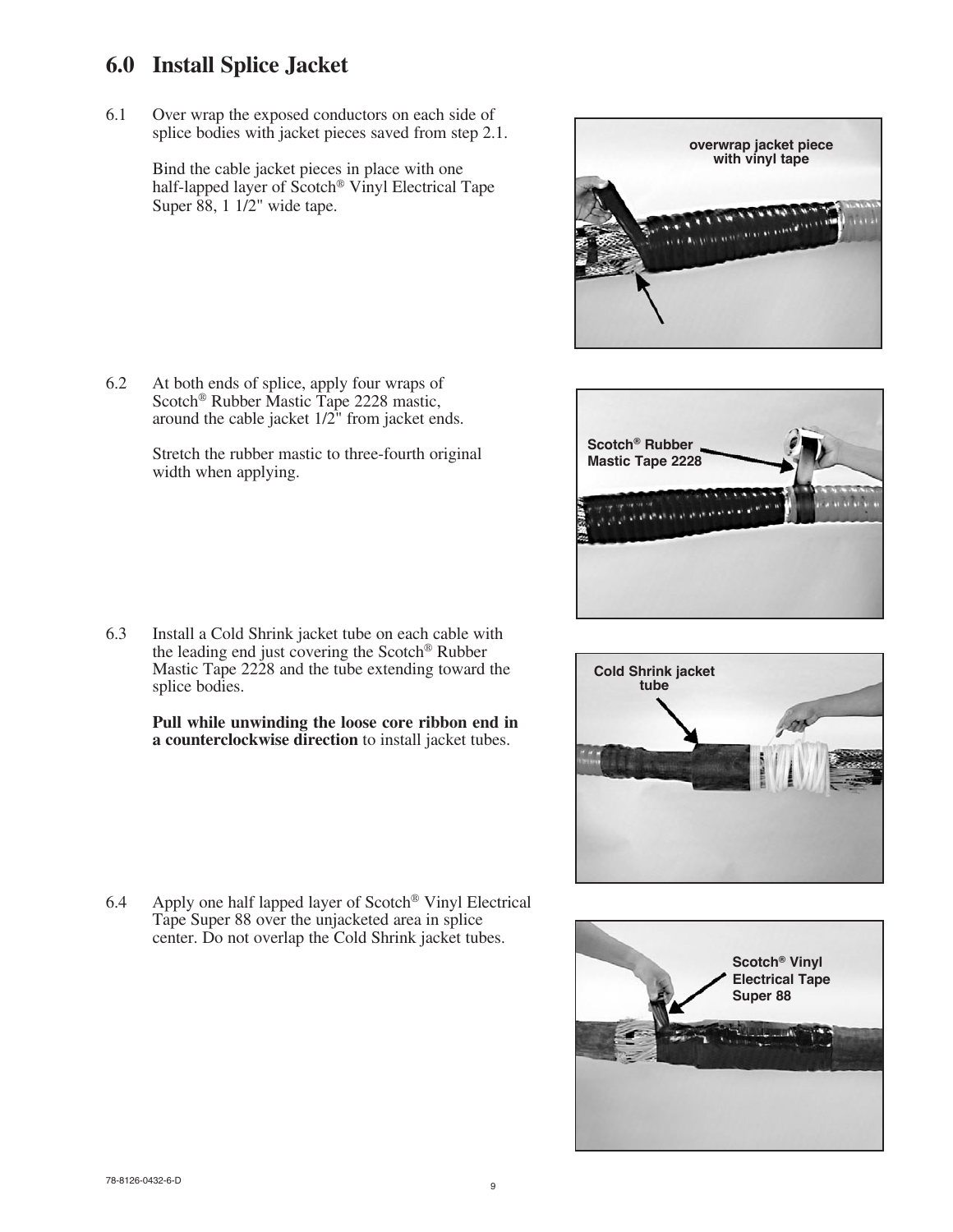6.5 Apply two half-lapped layers of 4" wide  $3M^{\text{m}}$  Scotch-Seal<sup>™</sup> Mastic Tape 2229 over applied vinyl tape in splice center. Overlap ends of Cold Shrink jacket tubes 2" (51 mm).

6.6 Cover the applied 3M™ Scotch-Seal™ Mastic Tape 2229 with two half lapped layers of Scotch<sup>®</sup> Vinyl Electrical

Tape Super 88.



- **Scotch® Vinyl Electrical Tape Super 88**
- 6.7 Overwrap the entire splice with a minimum of two half lapped layers of  $\overline{3}M^{m}$  Sheath Wrap. Tear open the top end of the foil  $3M<sup>TM</sup>$  Sheath Wrap container and fill foil container half full with water.

Squeeze the container four or five times allowing the water to penetrate the roll. Pour out water, remove roll from foil container and immediately apply to splice area.

Bind the final wrap in place with vinyl tape.

*Note: Wear rubber gloves provided when handling 3M™ Sheath Wrap. The resin contains a black die that will stain human skin.*

> *3M™ Sheath Wrap can be applied first and then sprayed with water to activate the curing system It will also cure from moisture in the air in humid conditions.*

6.8 Splice is complete.



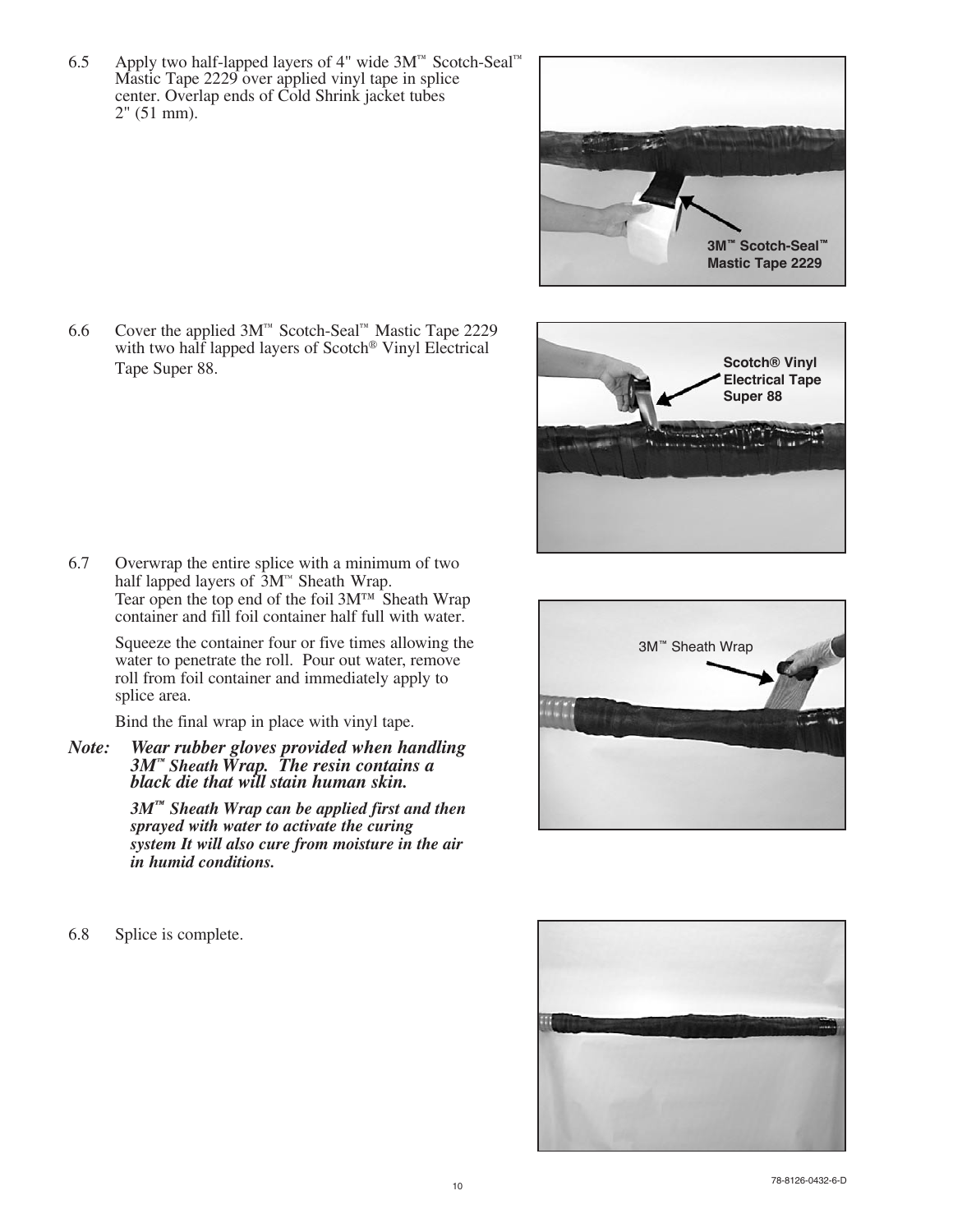#### Crimping Tool - Die Sets (number of crimps/end)

| $3M^{TM}$                  | Conductor<br><b>Size</b> | Burndy                   |                          |                          |                        | <b>Thomas &amp; Betts Corp</b> |                          |                          |                          | Square D Co.<br><b>Anderson Div.</b> | Kearney                    |                          |
|----------------------------|--------------------------|--------------------------|--------------------------|--------------------------|------------------------|--------------------------------|--------------------------|--------------------------|--------------------------|--------------------------------------|----------------------------|--------------------------|
| <b>Connector</b><br>Number | (AWG or<br>kcmil)        | MD <sub>6</sub>          | <b>MY29</b>              | <b>Y34A</b>              | Y35, Y39<br>Y45*, Y46* | Y1000**                        | TBM <sub>5</sub>         | TBM <sub>8</sub>         | <b>TBM 12</b>            | <b>TBM 15</b>                        | VC6-3**<br><b>VC6-FT**</b> | Type 0                   |
| 10005 (Cu)                 | 1/0                      | W163 (2)                 | 1/0(1)                   | A25R (1)                 | U25RT (1)              |                                | Pink $(2)$               | Pink $(2)$               | $\overline{\phantom{m}}$ | 42(2)                                | (1)                        |                          |
| 20005 (Al/Cu)              | 1/0                      | W241(2)                  | 1/0(1)                   | A25AR (1)                | U25ART (1)             | (1)                            | Tan $(2)$                | Tan $(2)$                | $\overline{\phantom{m}}$ | 50(1)                                | (1)                        | $5/8-1(3)$               |
| CI-1/0 (Al/Cu)             | 1/0                      | BG (3)                   | $\overline{\phantom{0}}$ | U243(1)                  | U25ART (1)             |                                |                          | Olive $(2)$              | $\overline{\phantom{0}}$ | 50(1)                                | (1)                        | $5/8-1(3)$               |
| 10006 (Cu)                 | 2/0                      | W241(2)                  | 2/0(1)                   | A26R (1)                 | U26RT (2)              | $\overline{\phantom{0}}$       | Black (2)                | Black (2)                | $\qquad \qquad -$        | 45(1)                                | (1)                        |                          |
| 20006 (Al/Cu)              | 2/0                      | BG (4)                   | 2/0(1)                   | A26AR (2)                | U26ART (2)             | (1)                            | Olive $(2)$              | Olive $(2)$              | $\qquad \qquad -$        | 54H (2)                              | (2)                        | $5/8-1$ (3)              |
| 11006 (Cu)                 | 2/0                      | W241 (3)                 | 2/0(2)                   | A26R (2)                 | U26RT (2)              | $\overline{\phantom{m}}$       | Black (3)                | Black (3)                | $\overline{\phantom{m}}$ | 45(2)                                | (2)                        |                          |
| CI-2/0 (Al/Cu)             | 2/0                      | W249 (3)                 | $\overline{\phantom{0}}$ | $\overline{\phantom{0}}$ | U28ART (2)             |                                |                          | Blue $(4)$               | $\qquad \qquad -$        | 76(2)                                | (2)                        | 840 (4)                  |
| 10007 (Cu)                 | 3/0                      | W243 (2)                 | 3/0(1)                   | A27R (1)                 | U27RT (2)              | $\overline{\phantom{m}}$       | Orange (2)               | Orange (2)               | $\qquad \qquad -$        | 50(1)                                | (1)                        |                          |
| 20007 (Al/Cu)              | 3/0                      | W166 (4)                 | 3/0(1)                   | $\overline{\phantom{0}}$ | U27ART (2)             | (1)                            | Ruby (2)                 | Ruby (2)                 | $\overline{\phantom{m}}$ | 60(2)                                | (2)                        | 737 (3)                  |
| 11007 (Cu)                 | 3/0                      | W243 (3)                 | 3/0(2)                   | A27R (2)                 | U27RT (3)              |                                | Orange (3)               | Orange (3)               | $\overline{\phantom{m}}$ | 50(2)                                | (2)                        |                          |
| CI-3/0 (AI/Cu)             | 3/0                      | W249 (3)                 | —                        | $\overline{\phantom{m}}$ | U28ART (2)             |                                | $\qquad \qquad -$        | Blue (4)                 | $\qquad \qquad -$        | 76 (2)                               | (2)                        | 840 (4)                  |
| 10008 (Cu)                 | 4/0                      | BG (3)                   | 4/0(1)                   | A28R (2)                 | U28RT (2)              | $\qquad \qquad -$              | Purple (2)               | Purple (2)               | $\overline{\phantom{m}}$ | 54H (2)                              | (2)                        |                          |
| 20008 (Al/Cu)              | 4/0                      | W660(4)                  | 4/0(2)                   | A28AR (2)                | U28ART (2)             | (1)                            |                          | White (4)                | $\overline{\phantom{m}}$ | 66 (4)                               | (2)                        | 840 (4)                  |
| 11008 (Cu)                 | 4/0                      | BG(4)                    | 4/0(2)                   | A28R (3)                 | U28RT (3)              | $\qquad \qquad -$              | Purple (3)               | Purple (3)               | $\overline{\phantom{m}}$ | 54H (3)                              | (3)                        |                          |
| CI-4/0 (Al/Cu)             | 4/0                      | W249 (3)                 |                          |                          | U28ART (2)             |                                | $\overline{\phantom{0}}$ | Blue (4)                 | $\qquad \qquad -$        | 76 (2)                               | (2)                        | 840 (4)                  |
| 10009 (Cu)                 | 250                      | W166 (3)                 | 250(1)                   | A29R (2)                 | U29RT (2)              | $\qquad \qquad -$              | Yellow (2)               | Yellow (2)               | $\qquad \qquad -$        | 62(2)                                | (2)                        |                          |
| 20009 (Al/Cu)              | 250                      | W249 (3)                 | $\overline{\phantom{0}}$ | A29AR (2)                | U29ART (2)             | (1)                            | $\overline{\phantom{0}}$ |                          | 71H (2)                  | 71H (2)                              | (3)                        | $\overline{\phantom{0}}$ |
| 11009 (Cu)                 | 250                      | W166 (4)                 | 250(2)                   | A29R (3)                 | U29RT (3)              | $\overline{\phantom{0}}$       | Yellow (3)               | Yellow (3)               | $\qquad \qquad -$        | 62(3)                                | (3)                        |                          |
| CI-250 (Al/Cu)             | 250                      | $\overline{\phantom{0}}$ | $\overline{\phantom{0}}$ | $\overline{\phantom{0}}$ | U31ART (2)             | -                              | $\overline{\phantom{m}}$ | $\overline{\phantom{0}}$ | 87H (2)                  | 87H (2)                              | (2)                        |                          |
| 10010 (Cu)                 | 300                      |                          | —                        | A30R (3)                 | U30RT (2)              |                                | —                        | White (2)                |                          | 66 (2)                               | (2)                        |                          |
| 20010 (Al/Cu)              | 300                      | $\qquad \qquad -$        | $\overline{\phantom{0}}$ | A30AR (2)                | U30ART (2)             | (1)                            | $\overline{\phantom{m}}$ | $\qquad \qquad -$        | 76H (3)                  | 76(1)                                | (2)                        | $\qquad \qquad -$        |
| 11010 (Cu)                 | 300                      |                          | —                        | A30R (3)                 | U30RT (3)              | $\overline{\phantom{m}}$       | $\overline{\phantom{m}}$ | White (3)                | $\overline{\phantom{m}}$ | 66 (3)                               | (3)                        | $\qquad \qquad -$        |
| CI-300 (Al/Cu)             | 300                      |                          | $\overline{\phantom{0}}$ | $\overline{\phantom{0}}$ | U31ART (2)             | $\overline{\phantom{m}}$       |                          | $\overline{\phantom{m}}$ | 87H (2)                  | 87H (2)                              | (2)                        | $\qquad \qquad -$        |
| 10011 (Cu)                 | 350                      | $\qquad \qquad -$        | —                        | A31R (2)                 | U31RT (2)              | $\overline{\phantom{m}}$       | $\overline{\phantom{m}}$ | Red(3)                   | $\overline{\phantom{m}}$ | 71H(3)                               | (2)                        | $\qquad \qquad -$        |
| 20011 (Al/Cu)              | 350                      |                          | —                        | $\overline{\phantom{0}}$ | U31ART (2)             | (1)                            | $\overline{\phantom{0}}$ | $\qquad \qquad -$        | 87H (3)                  | 87H (3)                              | (2)                        |                          |
| 11011 (Cu)                 | 350                      |                          | $\qquad \qquad -$        | A31R (3)                 | U31RT (3)              | $\overline{\phantom{m}}$       | $\overline{\phantom{m}}$ | Red(4)                   | $\overline{\phantom{m}}$ | 71H (4)                              | (3)                        |                          |
| CI-350 (Al/Cu)             | 350                      | $\overline{\phantom{0}}$ | —                        | $\qquad \qquad -$        | U31ART (2)             | $\overline{\phantom{0}}$       | $\overline{\phantom{0}}$ |                          | 87H (2)                  | 87H (2)                              | (3)                        | $\qquad \qquad -$        |

\*Y45 and Y46 accept all Y35 dies ("U Series"). For Y45, use PT6515 adapter. For Y46, use PUADP adapter. \*\*Anderson VC6-3, VC6-FT and Burndy Y1000 require no die set.